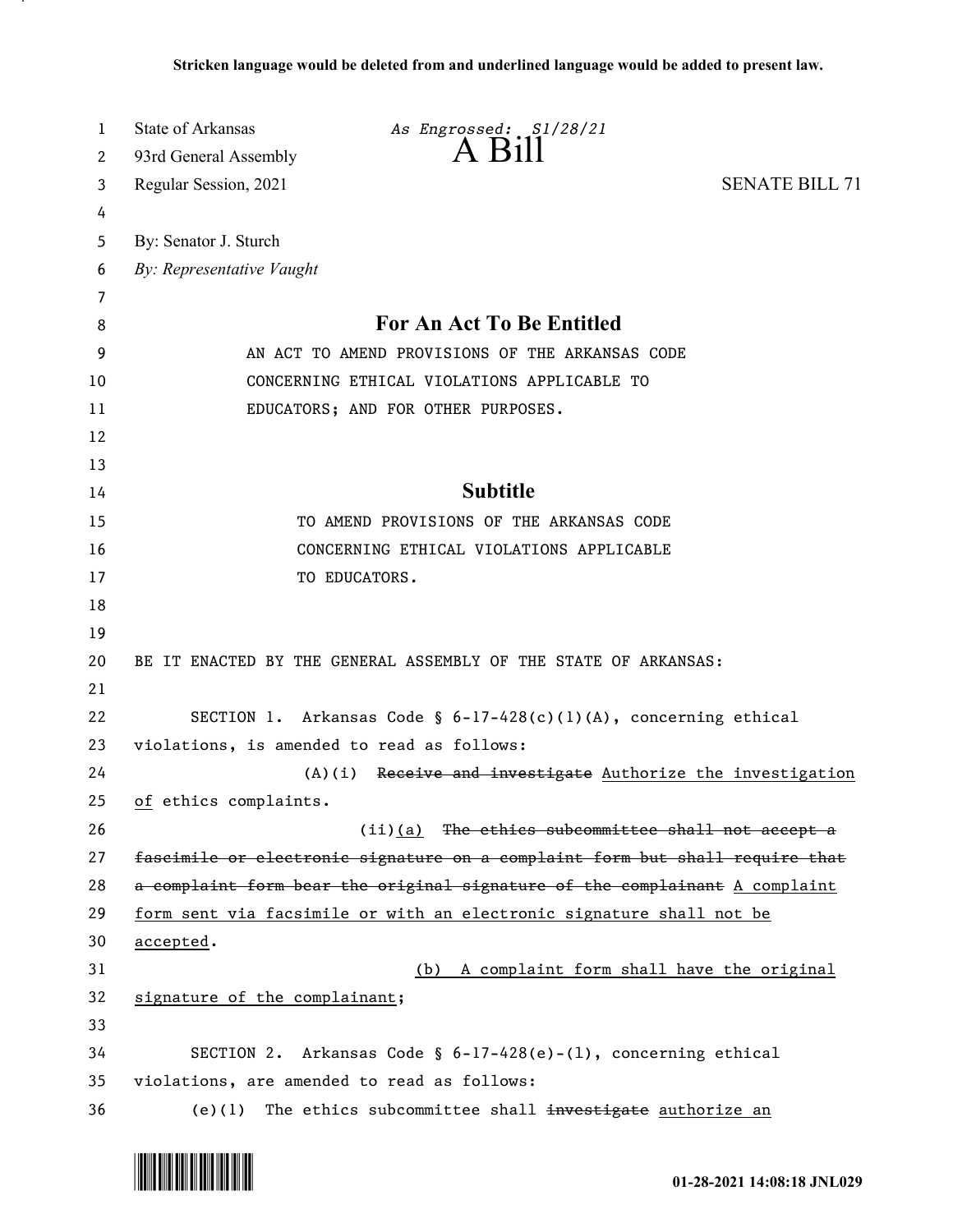investigation of an ethics complaint that it determines is credible. (2) Following an interview conducted as part of an investigation of an ethics complaint, the investigator shall place in the investigation file a written report of the interview. (f)(1) Within ten (10) business days of authorizing an ethics complaint investigation, the ethics subcommittee staff of the Professional 7 Licensure Standards Board shall provide to the educator under investigation with: (A) Written notice of the investigation and the nature of the alleged ethical violation; and (B) A copy of: (i) The documents and evidence provided by the complainant concerning the facts alleged in the ethics complaint; (ii) Provisions of this section or other state statutory law applicable to an ethical violation under this section; and (iii) The applicable rules in effect at the time the ethics complaint is filed. (2) Upon the completion of the investigation and before an 19 initial consideration of the investigation, the ethies subcommittee staff of the Professional Licensure Standards Board shall provide to the educator: (A) A copy of the documents and evidence concerning the investigation of the ethics complaint; and (B) Written notice that the ethics subcommittee will consider taking an action against the educator. 25 (g)(1) Within  $\frac{1}{2}$  (g)  $\frac{1}{2}$  fourteen (14) calendar days after an 26 educator receives the notice, documentation, and evidence from the ethies 27 subcommittee staff of the Professional Licensure Standards Board under subsection (f) of this section, the educator may respond to the ethics complaint in writing. (2) The ethics subcommittee may permit additional time for a response. (h)(1) Upon receipt of the results of the investigation and any written response from the educator who is the subject of the ethics 34 complaint, the ethics subcommittee shall issue an initial decision 35 determination and provide notice of the initial decision determination to the educator.

01-28-2021 14:08:18 JNL029